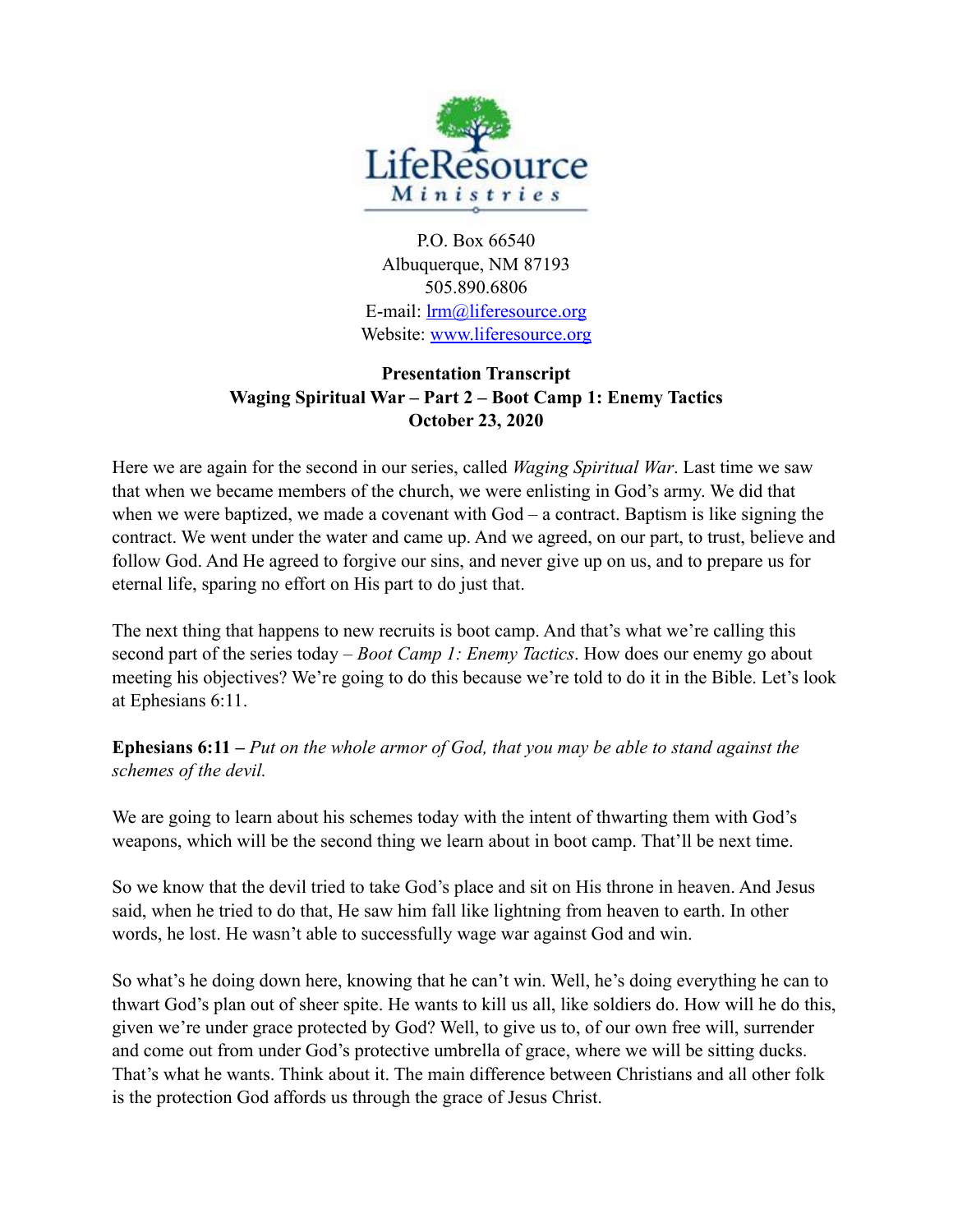Paul makes an interesting comment in 2 Timothy 2:26. He was talking about a minister of God – and all Christians by extension – and our need to patiently deal with those outside of God's grace, so that…verse 26:

**2 Timothy 2:26 –** *…they may come to their senses and escape from the snare of the devil, after being captured by him to do his will.* 

So the devil desperately wants to rob all of us of salvation. That's his goal. And he has captured us, if we believe him, to do his will. In this process, he wants to enslave *all* of us. He wants us *all* to follow him. He wants to blind us to God and our destiny with Him. He wants to turn the church from its purpose, as God's soldiers, and make subversives of all of us. So let's look at his tactics. I mean, it's one thing to say that's what he's doing, but it's another thing to understand *how* his doing it.

Well, first of all, we're going to talk about the devil's character a bit. In John 8:44 (I think we quoted this in the first presentation in this series as well), Jesus said, talking to some of His followers:

**John 8:44 –** *You are of your father the devil, and your will is to do your father's desires. He was a murderer from the beginning, and does not stand in the truth, because there is no truth in him. When he lies, he speaks out of his own character, for he is a liar and the father of lies.*

So the devil is, by definition, a liar. It's his way of operating in the world. The lie is his primary weapon against us. So, if you're in boot camp, you just learned what the enemy's main weapon is. Well, the devil's main weapon is lies. He's a deceiver.

Notice, when we accept his lies, Jesus considers the devil our father, rather than God, our real Father. Notice also that when we accept the devil's lies, we then begin to do his will. We become enslaved to him. His will becomes our will. So let's think about how that works in reality. What mechanism is it?

Think about, in the Bible, what was the first lie the devil ever told? You know, it's revealed there. Yes, it was to Adam and Eve. And what was the lie? Well, let's read about it in Genesis 3:1-5. It tells us to begin with that:

**Genesis 3:1-5 –** *the serpent was more crafty than any other beast of the field that the LORD God had made. He said to the woman, "Did God actually say, 'You shall not eat of any tree in the garden'?" –* like it was astounding that God would say that. *And the woman said to the serpent –*  notice that Eve is quite capable of quoting exactly what God said. *And the woman said to the serpent, "We may eat of the fruit of the trees in the garden, but God said, 'You shall not eat of the fruit of the tree that is in the midst of the garden, neither shall you touch it, lest you die.'"* Okay,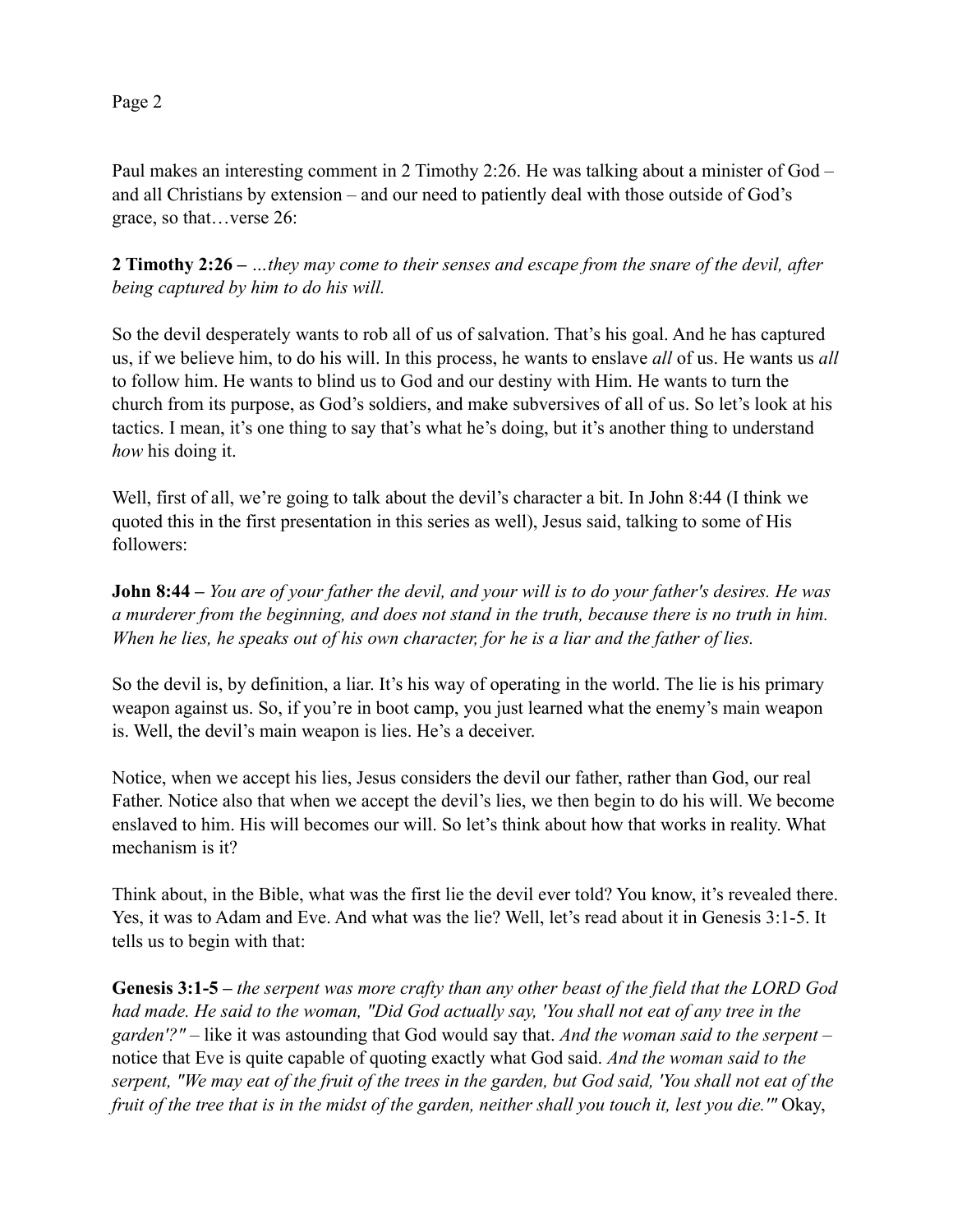so that *is* what God said. Right? *But the serpent said to the woman, "You will not surely die."* So he's calling *God* a liar, which is one of his main tactics, too. He attributes his characteristics to God. Now he's going to explain *why* God lied. Verse 5: *For God knows that when you eat of it your eyes will be opened, and you will be like God, knowing good and evil."*

Now Adam and Eve admired God. So to be like God, in their minds, was a good thing. But because of the devil's lie, they now start to fear that God has misled them and He's held back something good from them – that He doesn't have their best interest at heart. And they concluded – maybe they didn't know they concluded this, but… – in essence, they began to believe that God could not be trusted. And, if you talk to people today, this is the gist of the universal theme that they bring up about God: He's a deceiver. You think He's good, when it's clear that He cannot be, because He allows such terrible things to happen in this world full of people that He claims to love. How could a loving God allow all this to happen? We're not going to talk about that so much as we are to make the statement: The devil wages war against God by deceiving the world about God's essence, which is love. And *they* think, because of the evil that they see, that God is *not* a loving God – that He is lazy, or hateful, or a liar Himself. And the next step in this reasoning is this: that He can't exist because His existence makes no sense when you look at all that's going on in the world. There can be no loving God, because if there were, He wouldn't allow all this to happen.

So that's one of the main thrusts that the devil uses. He deceives people about God, about God's nature, and about what God is doing, and how God, as a Being, is. And the second main thrust of his is confusion about who and what *we* are. On one level there is a debate about humanity. Are we good or bad? Non-Christians tend to think that humanity is good. And Christians tend to think that humanity is bad. Now, you know, it is isn't just that simple, because time has passed. So let's understand this: The truth is this: God created us good. How do we know that? Well, because after God created Adam and Eve, and all the creation, He looked at it and said it was good! So that would have included Adam and Eve. And we know that they had a good relationship with God at first. But, after the devil talked to Adam and Eve, they began to think like he thinks. And humanity is now a mixture of good *and* evil. Paul said of himself, "I know that, in my flesh – that in his *sarx* – he called it his flesh, but the word is *sarx* in the Greek – and that's the part of him that carries the scars of the devil's original influence – he said, "In my *sarx* dwells no good thing." So that was a statement about a part of him – not all of him, but a *part* of him that was bad. And that wasn't in Adam and Eve in the beginning. He also stated that another part of him wanted to do *good*. He talked about the ambivalence that he had within himself. Two pulls – one good, one bad. Okay, so that's one thrust that the devil is working on.

Another one, on another level – most everyone agrees with this: When a child believes they are bad, insignificant, insufficient, defective, etcetera, nothing good comes from it. Now, we're not talking about bad behavior here from birth. Children are born a blank page. They're neutral, so to speak. They haven't had a chance to sin yet. And a lot of times, people attribute to children things that are evil – manipulation, like crying to get what you want. Well, that's how babies are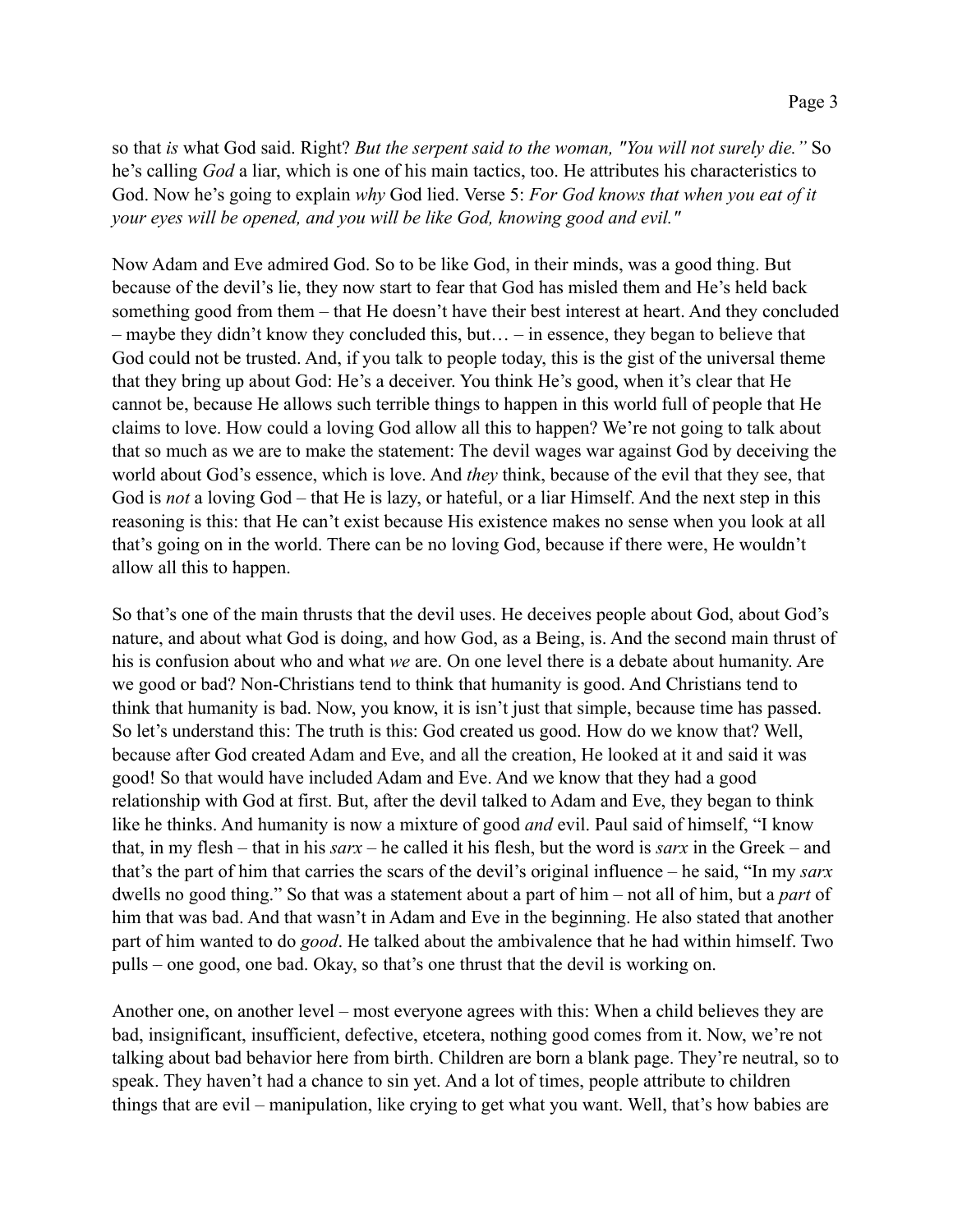wired. They cry to get what they want, what they need. What they want is what they need. So, on this level, we not talking about behavior, but we're talking about what comes from birth. If you consider a child to be bad by birth, that's a lie! Children aren't born bad. The devil is the one who wants us to feel defective and unlovable. He wants us to feel shame, which is a sense of defectiveness, just as he caused Adam and Eve to feel that. That feeling of unworthiness causes us to shrink back from God, just like they did. That thwarts our belief that we can *do* good, that we can be successful, or even of use to God, because something is wrong with us. And that's what the devil wants us to believe. He wants us to feel defective. On the other hand, at the same time, he does *not* want us to feel guilty by bad behavior. He wants us to feel free to do whatever we want. That's how he causes all the evil in the world. You know, we *ought* to feel guilty when we act badly, break God's law, etcetera, thereby hurting ourselves or others. And if we don't, then there's no need for repentance. And that, also, is what the devil wants. Because without repentance, there is no way to approach God, or even realize we need God's forgiveness. And we, then, become a canvas on which he can paint all sorts of evil actions and misery inflicted on self and others. And he's won that battle. He does that at his will. He can do this when we believe his lies about ourselves. When we start thinking we deserve to have all of our needs met and gratified, and all of that, then we can believe we can go do whatever we need to do to take care of ourselves. We become very self-centered, and we don't feel guilty for the harm that we cause others.

Now, when I do EMDR with a person, I get a list of bad things that have happened to them. I asked them to create that list for me. And I start with the earliest bad thing they can remember. And I ask them the worst part of that event. And I ask how upsetting it is to think about that on a scale from zero to ten. And I ask them to think about what emotion is causing the upset. Are they angry? Are they afraid? Are they sad? Are they jealous? What is the feeling – the emotion – that comes along with that recollection of the bad thing that happened to them. Then I ask them two different questions. How did that event make them feel about themselves? And how would you like to feel about yourself instead? And, in almost every case, the way bad things make us think about ourselves in childhood is almost always negative.

Here's an example. A man told me that his parents argued a lot, beginning when he was very little, for as long as he could remember – all through his childhood. And after they argued, they would often be angry with him – grouchy, critical, negative. We can think, as adults, "Well, they weren't angry with him. They were angry with each other. But even psychology, through research, teaches us that when children experience their parents fighting, it feels like they're being attacked. And that makes them feel like there's something wrong with them. I asked him how that made him feel about himself. And he said, "It made him feel two things. One, it made him feel unsafe. And two, it made him feel like he wasn't worth caring about. There was something wrong with him." And he carried that feeling about himself throughout his whole life at work, in his marriage, in his friendships. And that belief caused depression, self-loathing, withdrawal from relationships or fear of failure. It thwarted his attempts to succeed at times. And here's another thing to think about when a child learns to believe this way about themselves.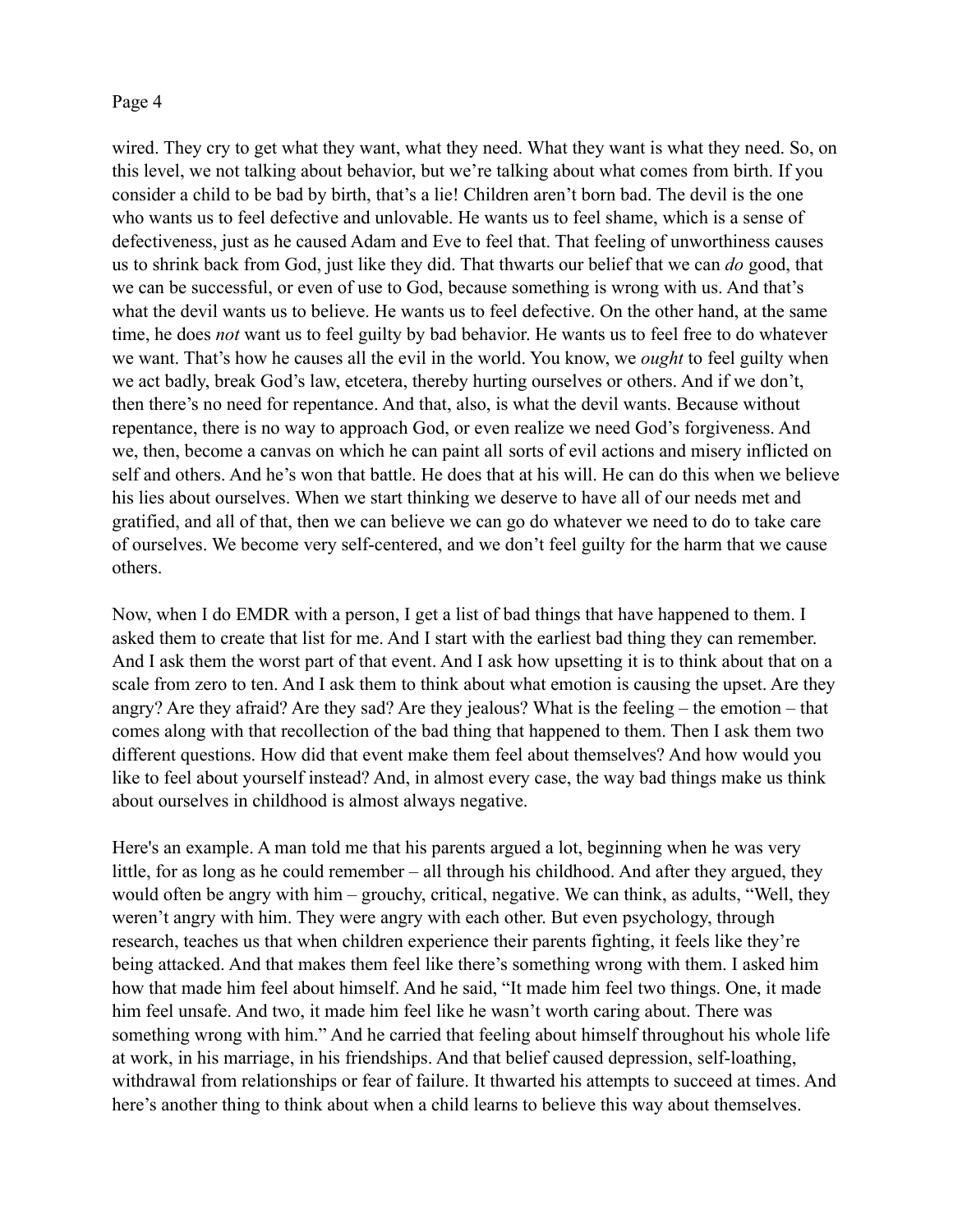Humans tend to go with what is familiar. Consequently, when he was about to be a success, or develop a new relationship or friendship, he would tend to withdraw from those things. And I asked him if he understood why, and he said, "Because it didn't seem to fit." So being successful in life and relationships didn't fit with his view of himself.

Now I have asked these questions to hundreds and hundreds of people. And it wasn't until I had been doing this for some time that I began to realize that the negative things that people believe about themselves come from early childhood. And they are invariably untrue. They're lies. And who is the father of lies? Just think back about the man. He wasn't the cause of the problems between the couple. And yet somehow, listening to them argue, he believed that he was a bad kid, that he was defective in some way. And that affected his whole life very negatively. And it wasn't true! So where did that come from?

Now think about Cain and his attitude. If you remember what happened there, he got shorttempered with God, and he said, "Am I my brother's keeper?" And God talks right to the problem. He points out to Cain, "If you do well, will you not be accepted?" And that really was the issue. Cain was feeling like he wasn't good enough. And what God was saying was, "Cain, there is nothing wrong with you intrinsically. I love you just as much as your brother. It's your behavior and your attitude and your outlook that needs modification. So Cain was living down to his belief about himself. He *knew* he wasn't his brother's keeper. He was a rotten person and had always been like that. So he, like his parents, believed the lie – that they were defective, but only in their own minds. God loved them.

Okay, so I've just explained to you why I believe that Satan's lies to us, as small children and on into adulthood, are one way to explain all the terrible things that happen in the world. So how does something as small as one child's skewed view of self cause all the terrible things?

Well, let's think about one little boy – little Adolf. He used to watch his father savagely beat the family dogs. And he probably got his share as well. And he knew he deserved every beating he got and all his father's rage, because clearly his father thought he was bad kid. That's how he thought about it. His father found him unfit, less-than, not good enough. So his father was angry with him because he was defective. And he also learned, watching him beat those dogs, that it was much safer to side with his father against the dogs, than have any empathy for them. So he became, while he was growing up, devoid of human compassion. And, because he was unacceptable in his father's eyes, he craved acceptance. It became his quest. And once he had manipulated himself into power in Germany, he used that power to do unspeakable things to millions of people. Even his own generals and political lackeys were terrified of his pathological violence.

And we think, "Well, if only his father had been kinder." (By the way, I'm not making excuses for Adolf.) It wasn't his father's fault. Adolf had the right to choose how he was going to be. And there's lots of people who have had mean dads that didn't turn out to be mean fathers, or mean to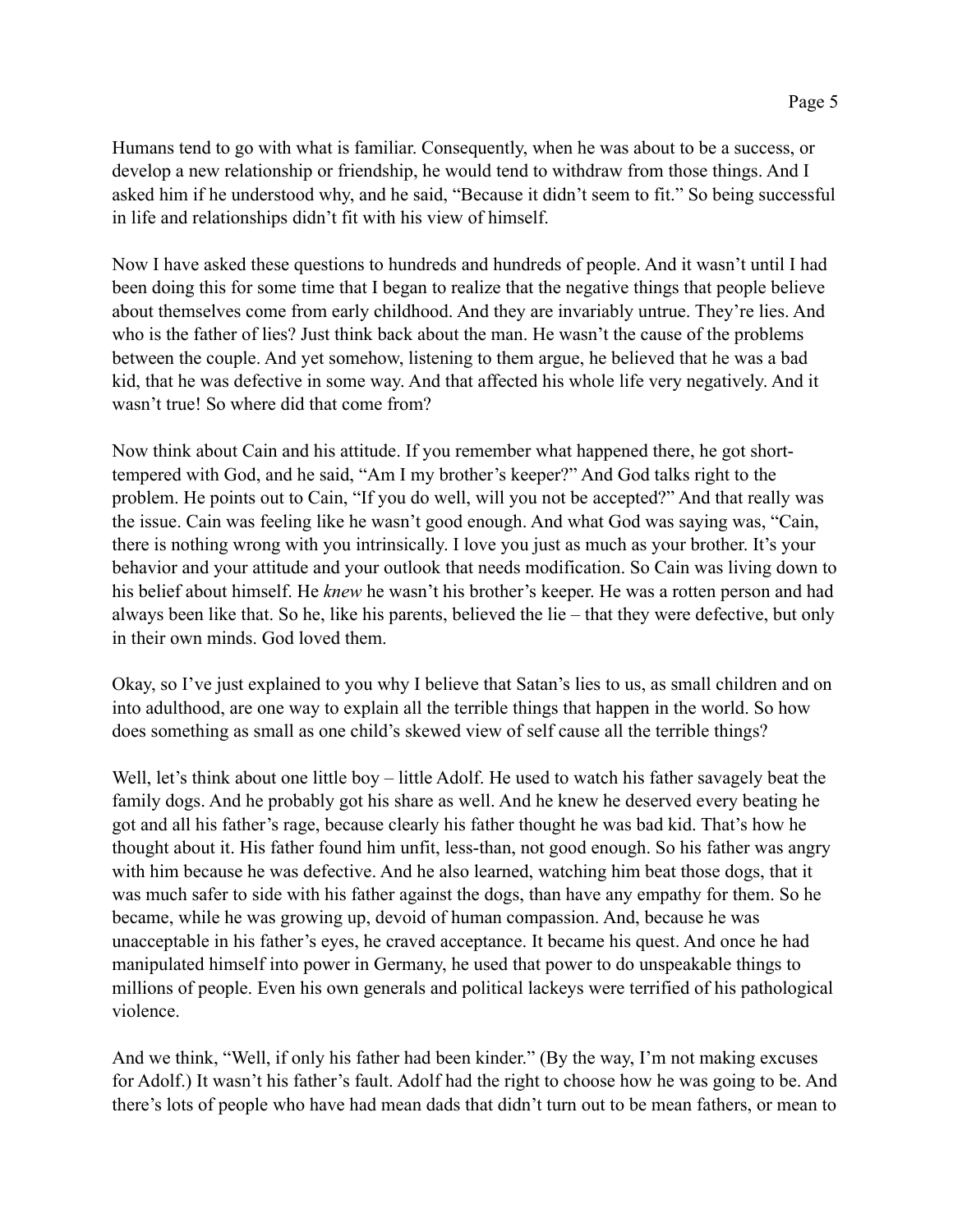anybody. We're just talking about how it all happens. So, "if only his father had been kinder, that might not have happened." But then, we don't know what happened to Adolf's father when he was a little boy, do we? So small events, compared to the whole scope of human history, seems small, but can be magnified to have huge effects on humanity.

The devil also, once he's spread a lie to someone, uses those people who believe his lies to transmit the lie to other people. He uses people that are really good at sin to tempt the rest of us. Think of Hollywood. Think of the porn industry. Or, think of that kid you knew in school, who smoke weed and was also trying to get you to try some. Or, that really funny friend, who was so utterly judgmental about everything.

As we are not aware of what's going on around us, we can get sucked into these lies, too. The snake, remember, was more subtle than any of the other creatures. Maybe you don't see your lie as being in the middle of a war. A client told me about what I am about to read to you. That's how I found out about this. In this reading, the author put it forth as, it was a vision that he received. I don't know much about the background of it, but I might just call it an insight. The guy's name is Rick Joyner, and here's what he wrote: "I saw a demonic army so large it stretched as far as I could see. It was separated into divisions, with each carrying a different banner. The foremost and most powerful divisions were pride, self-righteousness, respectability, selfish ambition and unrighteous judgment. But the largest of all was jealousy. The leader of this vast army was the Accuser of the brethren himself. I knew that there were many more evil divisions beyond my scope of vision, but these were the vanguard of this terrible horde from hell that was now being released against the church. The weapons carried by this horde had names on them. The swords were named Intimidation, the spears were named Treachery, and their arrows were named Accusations, Gossip, Slander and Fault-finding. Scouts and smaller companies of demons, with such names as Rejection, Impatience, Bitterness, Unforgiveness and Lust, were sent in advance of this army to prepare for the main attack. I knew in my heart that the church had never faced anything like this before. The main assignment of this army was to cause division. It was sent to attack every level of relationship – churches with each other, congregations with their pastors, husbands with wives, children and parents, and even children with each other. The scouts were sent to locate the openings in the churches – families or individuals – that Rejection, Bitterness, Lust, etcetera could exploit and make a larger breach for the divisions that were coming. The most shocking part of this vision was that this horde was not riding on horses, but on Christians. Most of them were well-dressed, respectable, and the appearance of being refined and educated. These were Christians who had opened themselves to the powers of darkness to such a degree that the enemy could use them, and they would think that they were being used by God. The Accuser knows that a house divided cannot stand. And this army represented his ultimate attempt to bring such complete division in the church that she would completely fall from grace."

Why am I reading this to you? Are you going to start looking around, trying to figure out who the people are next to you that are being ridden? Well, the next step to that, then, would be to accuse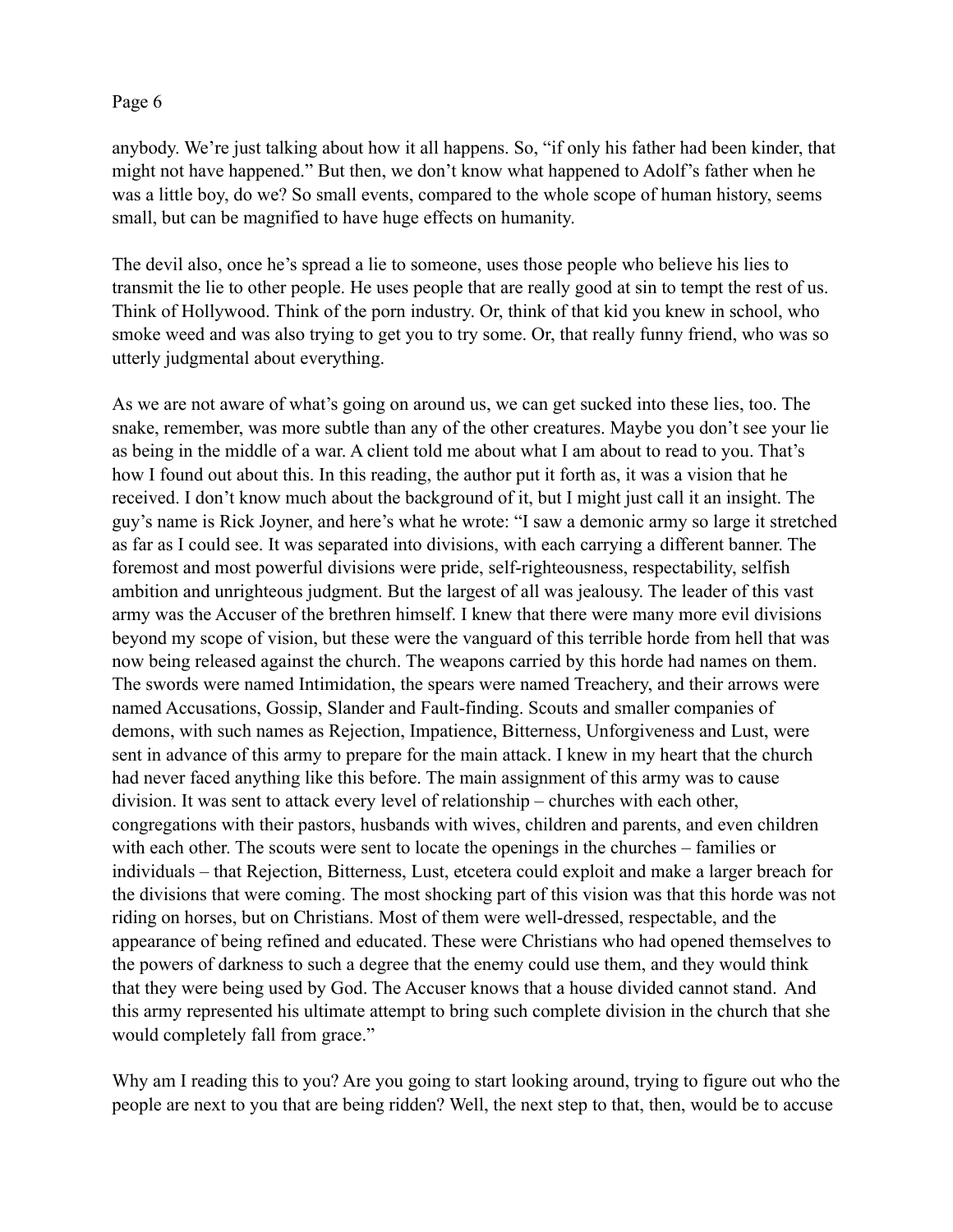someone, wouldn't it? And that would make you the child of the Accuser, wouldn't it? We have met the enemy, and he is us. So what's the point?

Well, we have to remember there our battle is not against flesh and blood. An F35 fighter plane isn't going to do you any good in Christian warfare. It's not against any person, but it's against our own thoughts, spawned by our adversary, imprinted on us when we were young. We have gullibly allowed in, and as we believe his lies, which are called the fiery darts of the devil in scripture. All any of us have to do to step out of this evil army is to repudiate those kind of divisive thoughts and practice godliness. Now you might say, "I know, but what about all the bad guys?" Well, Jesus has something to say about that in Luke 13:1.

**Luke 13:1-3 –** *There were some present at that very time who Him about the Galileans whose blood Pilate had mingled with their sacrifices.* So there were some Galileans that were killed by the Romans. *And He answered them, "Do you think that these Galileans were worse sinners than all the other Galileans, because they suffered in this way? No, I tell you. But unless you repent, you will all likewise perish.* 

Unless we all repent, and stop being the devil's horses, we will all likewise perish. In other words, we don't have the luxury of assessing other people. We have our *own* problems to worry about. The battle is not with other people. The battle is with ourselves in our own minds. God is going to take care of all of us – good and bad. And we're all going to get what we deserve. So there's no need to worry, or get anxious, or lay awake fretting about what other people are doing. We have to be concerned about ourselves. God tells us – because He does consider His church an army – to put on the *armor* of God. And, if we do that, then we are going to be impervious to the lies of the devil. So much more coming up next about Weapons Training.

So the devil uses lies. We're talking about tactics, right? He uses lies. He instills them from one person to another – parents to children, and friends to friends. And his point of those lies – the purpose for them – is to divide us from God and divide us from each other. And that causes chaos, which is his way of attempting to weaken humanity, to tempt us to hatred and other sins. And he uses the sins that we commit as proof that God won't help us – to discourage us that He is not a loving God, but He is withholding and a deceiver.

So God tells us that once we contract with God and enlist in His army, we are under grace and our sins are covered by Christ's blood. The Deceiver, the Accuser of the brethren, has no accusations to make, because we're covered by Christ's blood. We are a new creation, created for good works. We are of the household of God – His children, part of His family. But it's still possible for us to go AWOL. And that can happen.

Look at this. Let's look in Galatians  $5:3 - 5:4$ , pardon me.

**Galatians 5:4-5 –** *You are severed from Christ, you who would be justified by the law. You have*